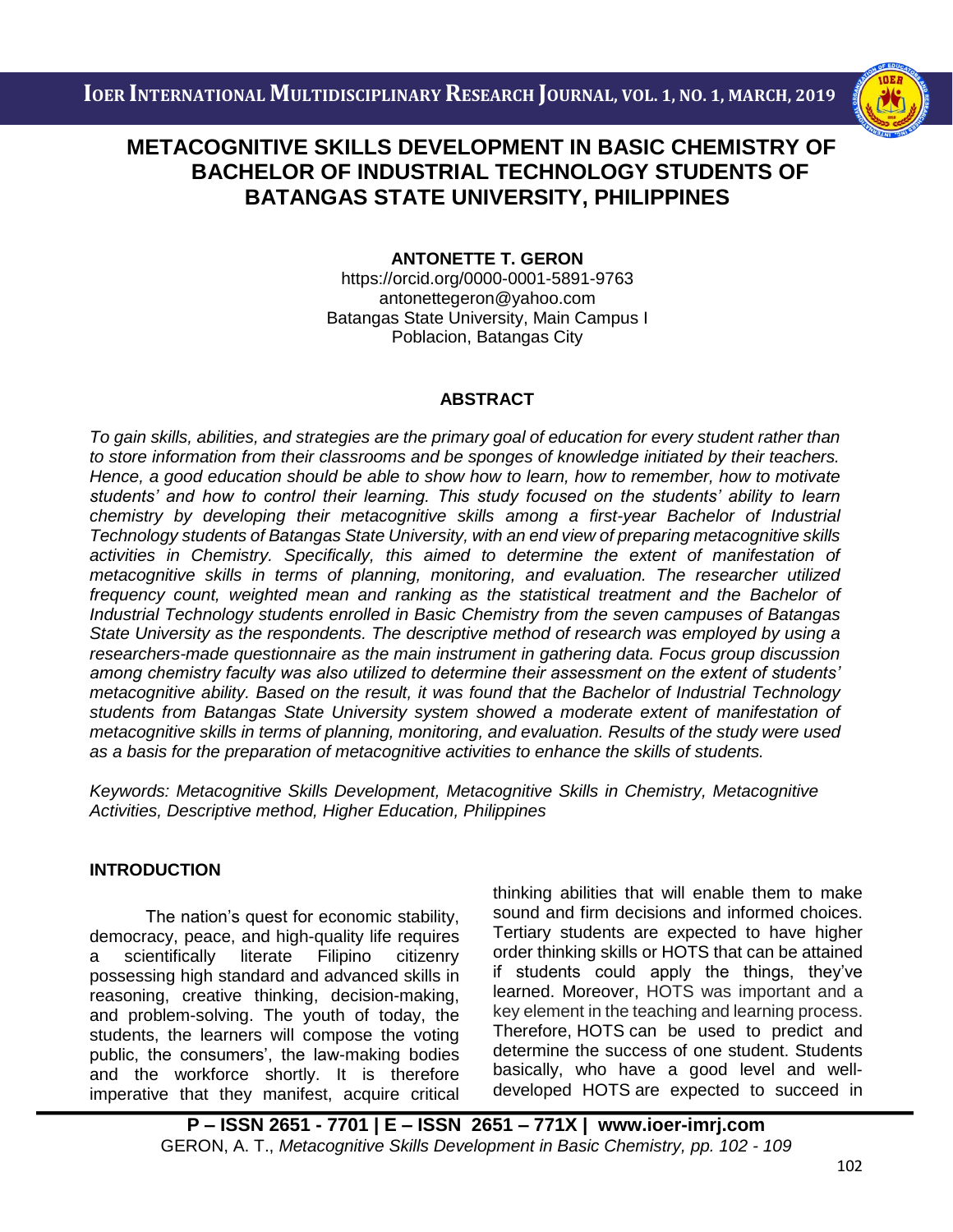i<br>I



their studies and chosen fields. The Enhanced Basic Education Act of 2013, Philippine Qualifications Framework, the Commission on Higher Education Memorandum Order Number 46, and the global call for transformative education serve as the key catalysts of Outcomes Based Education (OBE) in the Philippine educational system which are met through active enhancement of higher order thinking skills. OBE prepare students to meet the highest standards of professionals, economist, and managers. HOTS is based on different taxonomies of learning created by Benjamin Bloom on Bloom's Taxonomy of Learning that includes analysis, synthesis, and evaluation. In this regard, chemistry learning is transpired if students can solve worded problems independently, if the students could analyze their thinking, if they can construct knowledge, assumed responsibility for their learning and realizes that learning is a personal experience that requires active and dedicated participation which is the focus of metacognition and metacognitive skills of each student. For all these reasons, to investigate the process of the metacognitive skills of students is important. A Metacognitive manner of teaching is like driving the students in the real-life range and context because students manage their learning. In the same manner, students are motivated to arouse their interest by permitting them to relate their previously learned ideas and concept in chemistry. (Aslan, 2016) Metacognitive practices help students become aware of their strength and weaknesses as learners, writers, readers, testtakers, group member, and others. (Chick, 2009). Moreover, learning chemistry and other sciences is a pre-requisite of modernization, national development, and globally competitive individual. Most students showed increase selfpossession when they build metacognitive skills because they have a well-established selfefficacy which improves motivation as well as well-developed learning success. Likewise, it is a crucial task because it requires more effort from the teacher to activate the thinking capabilities of the students; hence, students must do their part and cooperate to meet the objectives of the activity. Students who applied to solve a problem in chemistry, taking down notes are basic metacognitive skills. But, in Higher Educational Institutions (HEI's) it is imperative that higher order thinking skills (HOTS) are developed and explicitly involve in all learning tasks and activities. It believed that cooperative learning, concept mapping and reciprocal teaching are strategies that took advantage in activating student engagement and commitment in a metacognitive classroom. Also, teachers need to focus on students' attention and responsiveness on how to accomplish their multiple tasks. The developed metacognitive skills are essential for the 21<sup>st</sup>-century educational system because this will allows students to successfully cope with diverse situations and challenges in the more competitive world of education. This research aimed to provide opportunities for students to reflect on gauging their study habits and strategies that best work for them while working on their own. This is also an avenue for the students to be independent in doing their lessons for them to be more appropriate in the challenges of the 21<sup>st</sup>-century educational system, where 21<sup>st</sup>-century education is more about giving students the needed skills to succeed and helping them grow in confidence to practice skills like creativity, critical thinking, proper communication, and collaboration. With so much information readily available today, 21<sup>st</sup>-century skills focus on knowledge that was being taught to the students, sharing concepts and ideas that give worthwhile learnings and using it in smart ways.

## **CONCEPTUAL FRAMEWORK**

This study was anchored on the Theory of Constructivism a philosophy which espouses that students must be actively engaged in their knowledge construction. Constructivism asserts that knowledge is not passively received but is actively built up by the learner when the meaningful task is handed over to them. (Uzman, 2007) This is believed that academic tasks in Chemistry can be structured and designed using constructivist principles to foster students' metacognition. The students' manner of planning, monitoring, and evaluation on their learning while using various metacognitive activities that resulted in metacognitive profiles of students. The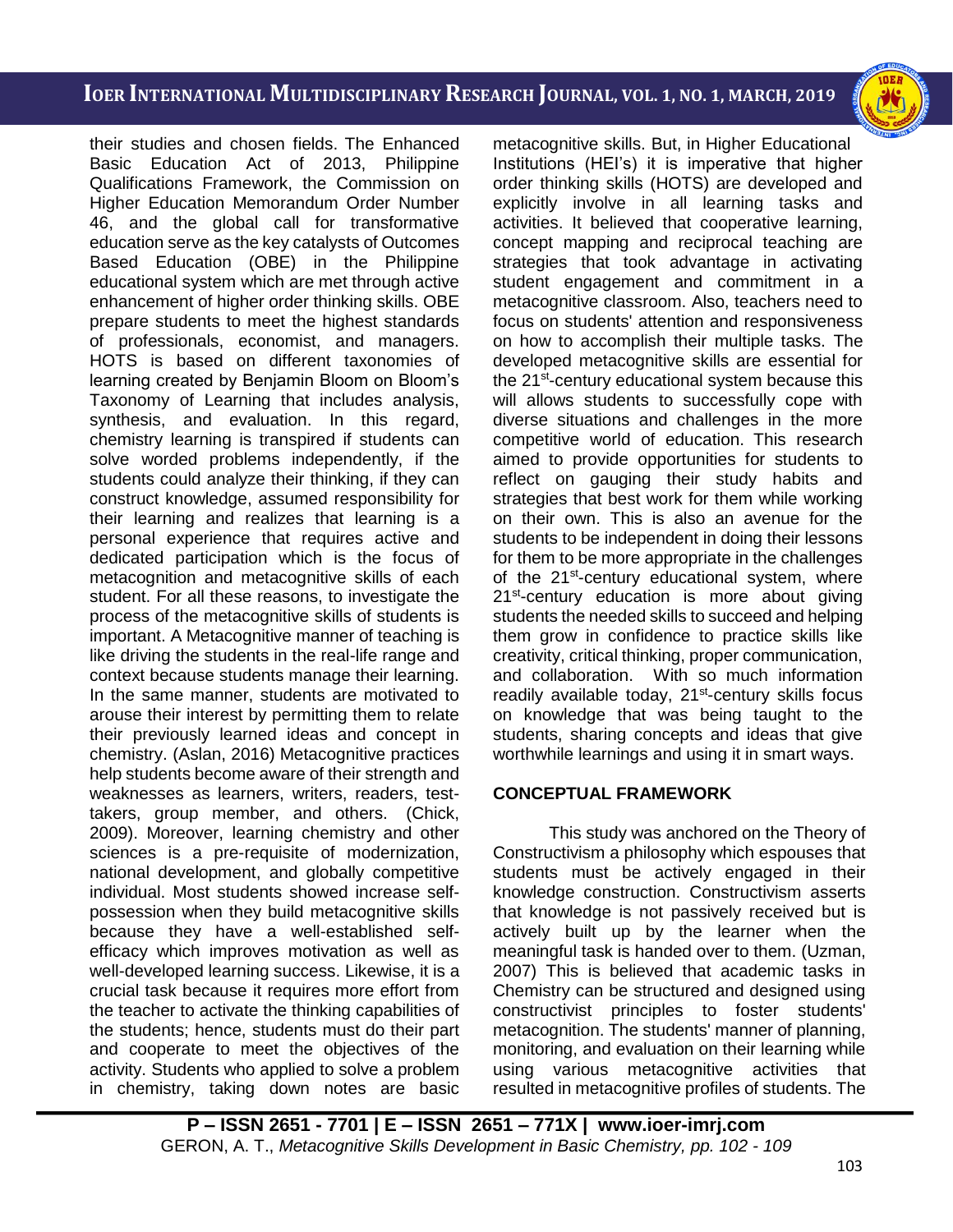i<br>I

possible link between students' overt metacognitive behaviors and their meaningful learning of Chemistry is also explored when metacognitive capabilities were taken into considerations. This study on the Metacognitive Skills Development in Basic Chemistry of Bachelor of Industrial Technology Students at Batangas State University focused on the extent of metacognitive skills in terms of planning, monitoring, and evaluation. In this regard, the perceived assessment was used in crafting activities to enhance metacognitive skills. This study was guided by the research paradigm (Figure 1) below. The process box below describes the process which is presented by an arrow directed from the first box. Pertinent data of this endeavor were collected for assessment. This portion primarily describes the methodology of the study which employed the use of a questionnaire and focused group discussion. The results of the study served as the basis of the output which was the metacognitive activities to enhance their metacognitive skills.



Figure 1. Research paradigm

#### **OBJECTIVES OF THE STUDY**

This study was focused on the metacognitive skills development in Basic Chemistry of Bachelor of Industrial Technology students in the different campuses of Batangas State University to prepare activities to enhance these skills. Specifically, it sought to answer the following questions: (1) to assess the extent of students' manifestations of metacognitive skills in Basic Chemistry in terms of planning, monitoring, and evaluation (2) to determine the difficulties met by the teachers and students in basic chemistry, and (3) to develop learning activities to enhance the metacognitive skills of the students. The researcher was guided by the research paradigm to determine the extent of the metacognitive skills of the Bachelor of Industrial Technology students.

### **METHODOLOGY**

The study focused on metacognitive skills Development in Basic Chemistry of Bachelor of Industrial Technology Students at Batangas State University. Descriptive method of research was utilized in the study to determine the extent of manifestation of metacognitive skills as to planning, monitoring, and evaluation. The respondents are students enrolled in Basic chemistry from the College of Industrial Technology of the seven campuses in Batangas State University system. To determines the respondents the researcher used the Slovins formula. The study was composed of 348 students as the primary respondents in the study. The researcher used the questionnaire as the main instrument to gather the data needed in the study. The questionnaires were generated to determine the extent of manifestation of metacognitive skills as to planning, monitoring, and evaluation to come up with Chemistry activities. A focus group discussion (FGD) with chemistry teachers were conducted to assess the difficulties meet in teaching – learning. The data were tabulated according to the statement of the problem. The researcher also used the frequency counts, weighted mean and ranking.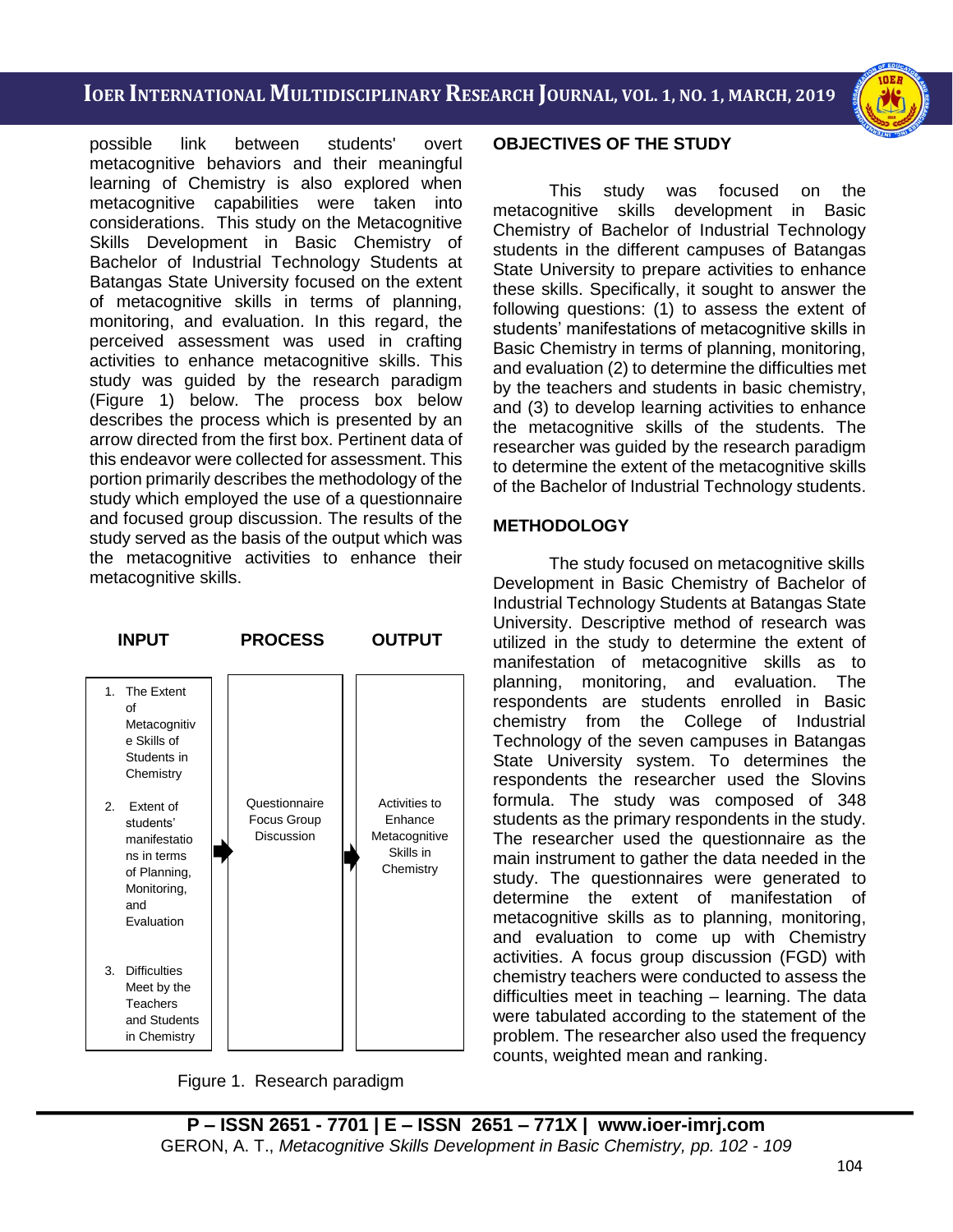i<br>I



### **RESULTS AND DISCUSSION**

This part of the study presents the data gathered from the questionnaires distributed to the respondents and from the Focus Group Discussion conducted by the researcher. This also shows the interpretation and highlights of the analysis of the results.

#### **1. The extent on Students' Manifestations of Metacognitive Skills.**

Metacognitive skills are the acquired knowledge accumulated through constant practices and a variety of experiences. The following section presents the assessed metacognitive skills of the respondents in terms of planning, monitoring, and evaluation.

### **1.1. In terms of Planning**

The result showed that analyzing and sequencing problem-solving in chemistry, garnered the highest weighted mean of 3.02 and was verbally interpreted as moderate extent. While the item, writing the specific goals and objectives in every topic in chemistry and reading the topics to be discussed in chemistry before the discussion ranked the lowest with a weighted mean of 2.05 and was verbally interpreted as least extent. The assessment of the extent of students' manifestations of metacognitive skills as to planning gained a composite mean of 2.55 and was verbally interpreted as moderate extent. This means that students carefully analyzed and had a step- by- step recognition of the problem. This also regarded that students have a concrete review of the problem just before they found solutions to it. Furthermore, most students showed increase self-confidence when they build metacognitive skills because they have a well established self-efficacy which improves motivation as well as well-developed learning success. (Hacker, 2009) From the study of Winograd, (2001) showed that most chemistry teachers were utilizing the metacognitive approach because students can readily follow and grasp the instructions given by their teachers. In view of this, learning should be intensified by providing more activities that may encourage the students to have good study habit no matter how challenging the course was.

Table 1. The Extent of Manifestation of Students' Metacognitive Skills in terms of Planning

| <b>Planning</b>                                                                                                                                                              | WМ   | VI                               |
|------------------------------------------------------------------------------------------------------------------------------------------------------------------------------|------|----------------------------------|
| 1. Analyzing and sequencing<br>problem-solving<br>in<br>chemistry                                                                                                            | 3.02 | Moderate<br>Extent               |
| 2.Identifying where<br>to<br>get<br>information<br>on<br>every<br>chemistry topic                                                                                            | 3.01 | Moderate<br>Extent               |
| 3. Giving time and schedule to<br>study or accomplish a task<br>in chemistry                                                                                                 | 3.01 | Moderate<br>Extent               |
| 4. Analyzing the<br>exercises<br>given in different chemistry<br>topics                                                                                                      | 3.00 | Moderate<br>Extent               |
| 5. Writing to do list, listing of<br>information and listing the<br>steps or procedures to solve<br>a problem or accomplish a<br>task in<br>each topic<br>in in<br>chemistry | 2.45 | <b>Least Extent</b>              |
| 6.Retrieving<br>relevant<br>chemistry concept that was<br>previously discussed                                                                                               | 2.45 | Least Extent                     |
| 7. Thinking and writing what<br>one knows and does not<br>know in the topic to<br>be<br>discussed in chemistry                                                               | 2.43 | <b>Least Extent</b>              |
| 8. Setting specific goals and<br>target<br>on<br>every<br>topic<br>discussed in chemistry                                                                                    | 2.06 | <b>Least Extent</b>              |
| 9. Writing the specific goals<br>and objectives in every topic<br>in chemistry                                                                                               | 2.05 | <b>Least Extent</b>              |
| 10. Reading the topic to be<br>chemistry<br>discussed<br>in<br>before the discussion                                                                                         | 2.05 | <b>Least Extent</b>              |
| <b>Composite Mean</b>                                                                                                                                                        | 2.55 | <b>Moderate</b><br><b>Extent</b> |

Also, it is evident that most students show increase self-confidence when they build metacognitive skills because they have a wellestablished self-efficacy which improves motivation as well as well-developed learning success. Thus, it is imperative that well-planned lessons must be given to each learner in the classroom. The result from this study was parallel to the study of Monem (2010) that students who engage in metacognitive control through the use of self- regulation strategies, demonstrate a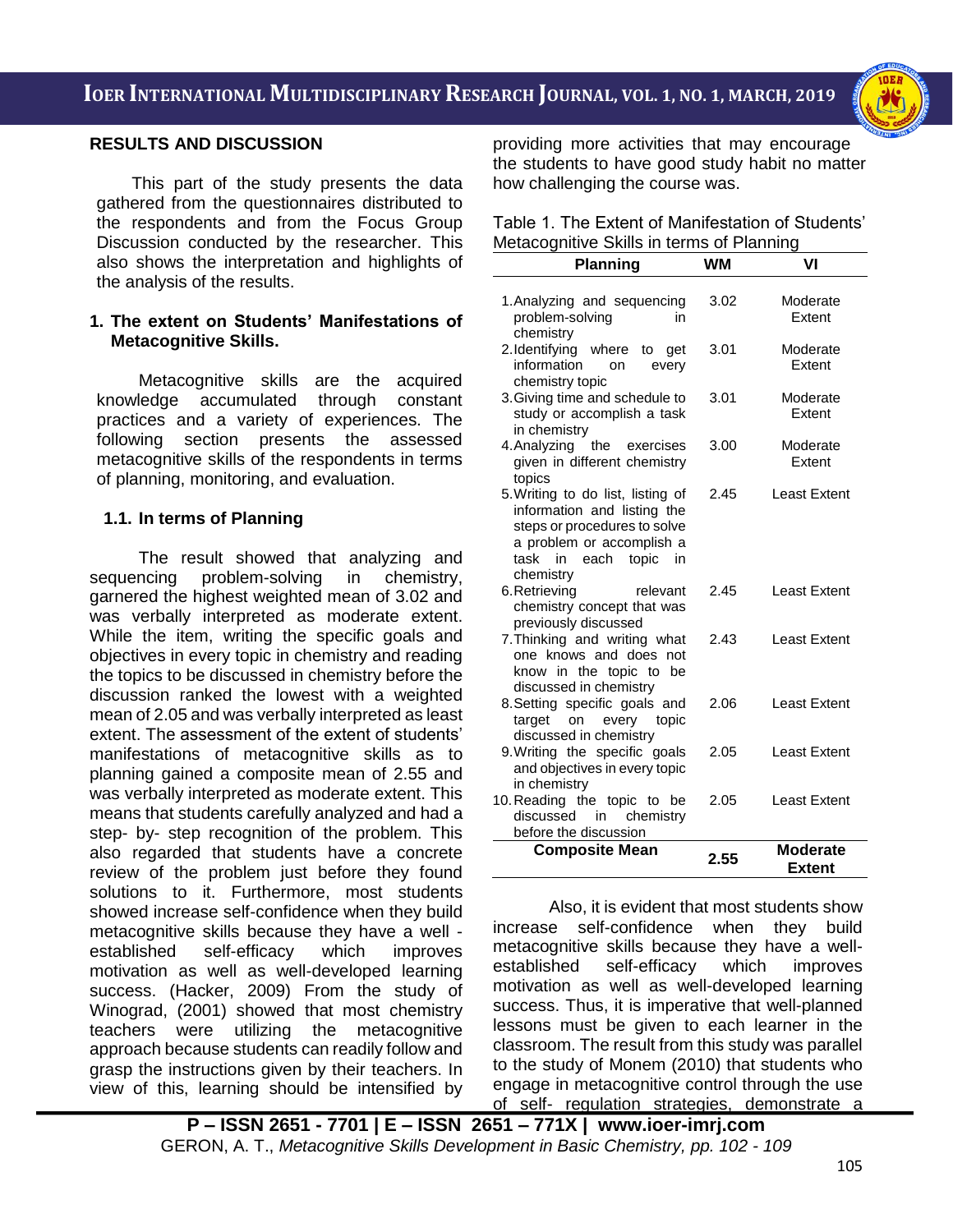i<br>I

willingness to comply with classroom norms. On this, metacognitive activities should be in teachers' priorities. Moreover, catering to the interests of the students stimulate metacognitive functions of the learner itself.

# **1.2. In terms of Monitoring**

Table 2. The extent of Manifestation of Students' Metacognitive Skills in terms of Monitoring

| <b>Monitoring</b>                                                                                                                      | <b>WM</b> | V١                               |
|----------------------------------------------------------------------------------------------------------------------------------------|-----------|----------------------------------|
| 1. Solving<br>additional<br>problems in chemistry<br>from other references                                                             | 3.12      | Moderate<br>Extent               |
| 2. Asking<br>friend<br>a<br>or<br>somebody else for help or<br>study partner while<br>as<br>having a chemistry review                  | 3.08      | Moderate<br>Extent               |
| 3. Consulting references,<br>textbook, modules, and<br>handouts in chemistry                                                           | 3.08      | Moderate<br>Extent               |
| chemistry<br>4. Rewriting<br>creating<br>tables,<br>notes,<br>diagram and mapping the<br>important<br>topics<br>discussed in chemistry | 3.04      | Moderate<br>Extent               |
| chemistry<br>5. Checking<br>progress against goals or<br>to do list                                                                    | 2.75      | Moderate<br>Extent               |
| 6. Reading<br>the prescribed<br>chemistry books, modules<br>and handouts until the<br>topic is well understood                         | 2.74      | Moderate<br>Extent               |
| 7. Highlighting<br>chemical<br>terminologies<br>and<br>concepts that are deemed<br>important.                                          | 2.73      | Moderate<br>Extent               |
| 8. Reviewing solutions to the<br>given sample problems in<br>chemistry<br>that<br>were<br>discussed                                    | 2.63      | Moderate<br>Extent               |
| 9. Using<br>chemistry<br>a a<br>dictionary to look<br><b>up</b><br>different words that<br>are<br>unfamiliar                           | 2.51      | Moderate<br>Extent               |
| 10. Reviewing returned major<br>examination<br>results.<br>quizzes and exercises in<br>chemistry                                       | 2.50      | Moderate<br>Extent               |
| <b>Composite Mean</b>                                                                                                                  | 2.82      | <b>Moderate</b><br><b>Extent</b> |

It was revealed that reviewing returned major examination results, quizzes and exercises in chemistry ranked the lowest with a weighted mean of 2.50 and were verbally interpreted as moderate extent. Solving additional problems in chemistry from other references gained the highest ranked with a weighted mean of 3.12 and was verbally interpreted as moderate extent. The assessed metacognitive skill as to monitoring acquired a composite mean of 2.82 and was verbally interpreted as moderate extent. This showed that students were resourceful enough to gain information and enhance their knowledge to monitor their learning. This was also an indication that practice and drill activities may improve the metacognitive monitoring skills of the students. This also indicates that the learners who monitor their learning learned to check their responses and answer and became conscious of errors or solution that do not make sense. (Nbina, 2012) This also showed that learners tend to assess the quality of work done based on the evidence and explicit criteria. In addition to this, the study made by Saribas, (2009) showed that learners who were exposed to metacognitive self-assessment skills were more confident about their ability and took greater responsibility for their learning tasks.

# **1.3. In terms of Evaluation**

Evaluation is the appraisal of the outcome and consolidation of new knowledge acquired. (Okoza, J.A. and Owens, O. 2013) From the result, it is concluded that thinking of an easier way to solve the problems in chemistry after finishing the tasked garnered a highest ranked with a weighted mean of 3.16 and was verbally interpreted as moderate extent. On the other hand, reflecting on different chemistry strategies and identifying what worked and did not worked gained the lowest ranked with a weighted mean of 2.62 and was verbally interpreted as moderate extent. The assessed metacognitive skill as to evaluation revealed a composite mean of 2.90 was verbally interpreted as moderate extent. This moderate extent of manifestation of metacognitive skills as to evaluation indicates that student learners know how to appraise the learning outcomes and have reflected on the knowledge they gained.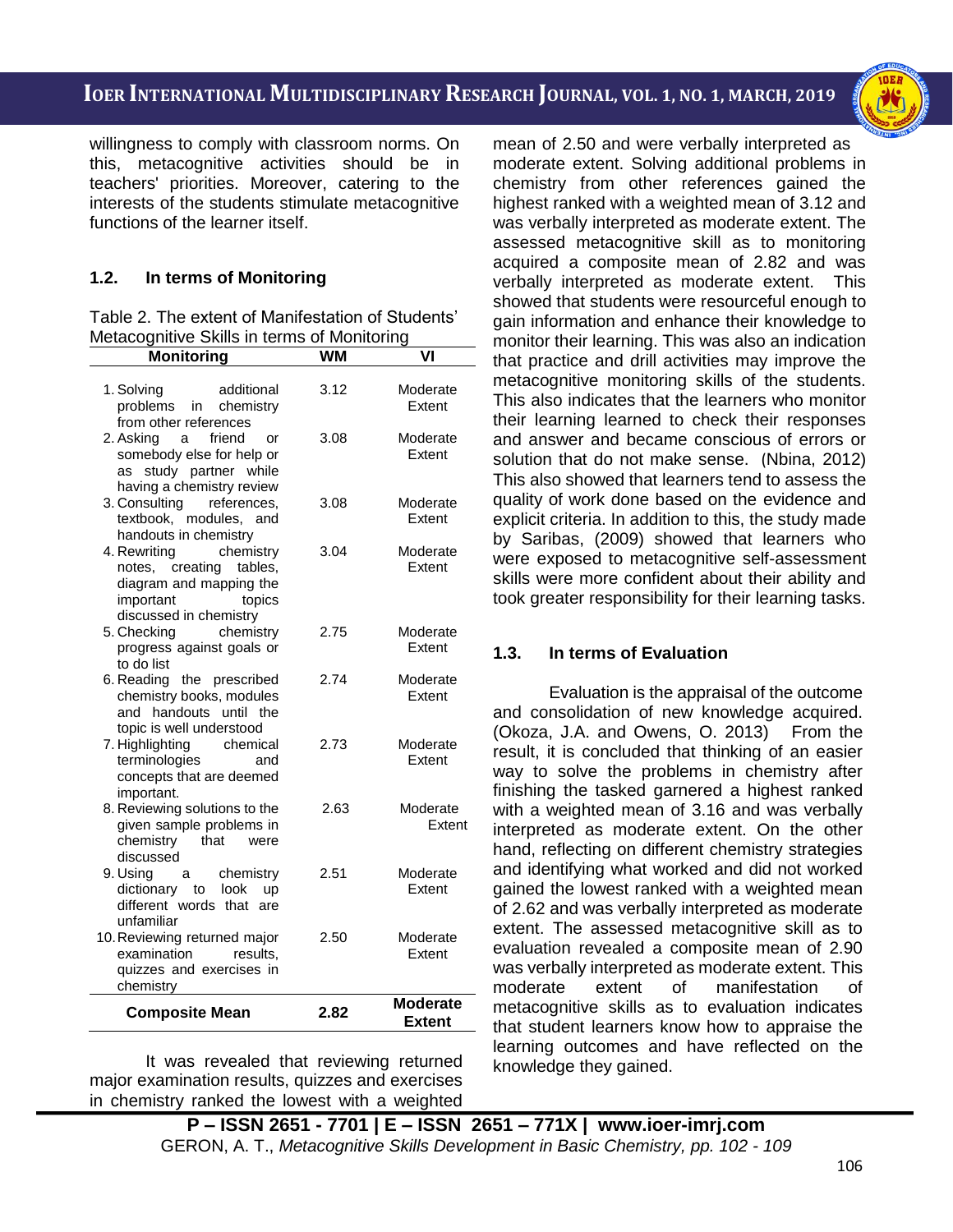i<br>I



Table 3. Extent of Manifestation of Students' Metacognitive Skills in terms of Evaluation

| Metacognitive Skills in terms of Evaluation                                                                                      | <b>WM</b> |                                  |
|----------------------------------------------------------------------------------------------------------------------------------|-----------|----------------------------------|
| <b>Evaluation</b>                                                                                                                |           | V١                               |
| Thinking of an easier way<br>1.<br>to solve the problems in<br>chemistry after finishing<br>the tasked                           | 3.16      | Moderate<br>Extent               |
| students<br>2. Grouping<br>for<br>when<br>assistance<br>the<br>chemistry topic discussed<br>is not yet clear                     | 3.11      | Moderate<br>Extent               |
| Rewarding student after<br>3.<br>studying or accomplishing<br>a task in chemistry                                                | 3.10      | Moderate<br>Extent               |
| Assessing how chemistry<br>4.<br>strategies can be applied<br>another<br>learning<br>in<br>context                               | 3.08      | Moderate<br>Extent               |
| 5. Asking student feedback<br>after accomplishing the<br>activities in chemistry                                                 | 2.85      | Moderate<br>Extent               |
| Checking against written<br>6.<br>chemistry goals or to do<br>everything<br>list<br>if<br>is<br>accomplished                     | 2.82      | Moderate<br>Extent               |
| 7. Assessing<br>chemistry<br>strategies based on the<br>performance of students<br>on the test or quality of<br>submitted tasks  | 2.80      | Moderate<br>Extent               |
| Reflecting and reviewing<br>8.<br>of<br>result<br>the<br>the<br>examination<br>in<br>basic<br>chemistry                          | 2.79      | Moderate<br>Extent               |
| 9. Comparing the result of<br>examination<br>the<br>with<br>classmates<br>other<br>and<br>determine<br>the<br>error<br>committed | 2.64      | Moderate<br>Extent               |
| 10. Reflecting on different<br>chemistry strategies and<br>identifying what worked<br>and did not worked                         | 2.62      | Moderate<br>Extent               |
| <b>Composite Mean</b>                                                                                                            | 2.90      | <b>Moderate</b><br><b>Extent</b> |

Metacognitive practices help students become aware of their strengths and weaknesses as learners, readers, test – takers and group members. (Osborne, 2003) The key element is recognizing and evaluating the limit of ones' knowledge or ability to configure how to expand knowledge and extent of their abilities.

## **2. Difficulties met in Chemistry**

Chemistry is one of the major branches of science. It is one of the most important subjects present in these days curriculum for all level of education. Being important, it became mandatory in all courses in the tertiary level specifically in the College of Industrial Technology were basic chemistry part of the first year curriculum in all courses. But chemistry by its nature is difficult among other sciences due to its imaginative aspect, problem-solving activities and its great relationship with mathematics. (Saribas, 2009) Due to these scenarios, chemistry appeared to be difficult as the students look at it. There are several difficulties met by students in chemistry in the College of Industrial Technology such as; the inability of the students to link ideas or to make conceptual connections on chemistry topics was the primary challenge to them. This means that students cannot directly associate the topics being discussed with the actual things that happen in real-life situations. Thus, being related to numerical approached in sciences, the student looked at chemistry as a difficult subject. To create a more engaging classroom, it is important to use diverse techniques and strategies to get the attention of the learners such as cooperative learning, concept mapping and reciprocal teaching to activate student engagement. Also, teachers need to focus students' attention on how to accomplish their multiple tasks. Meanwhile, this study also explained that students' tensions and difficulties in chemistry were manifested by the close observation of different classroom situations.

## **3. Proposed Metacognitive Activities**

Metacognitive activities were developed to enhance the metacognitive abilities of Bachelor of Industrial Technology Students of Batangas State University. It is believed that practice and giving various activities with diverse difficulties can strengthen their skills. Teaching metacognitive skills to students gives them the key to understanding their thinking and learning. This shows that students must be responsible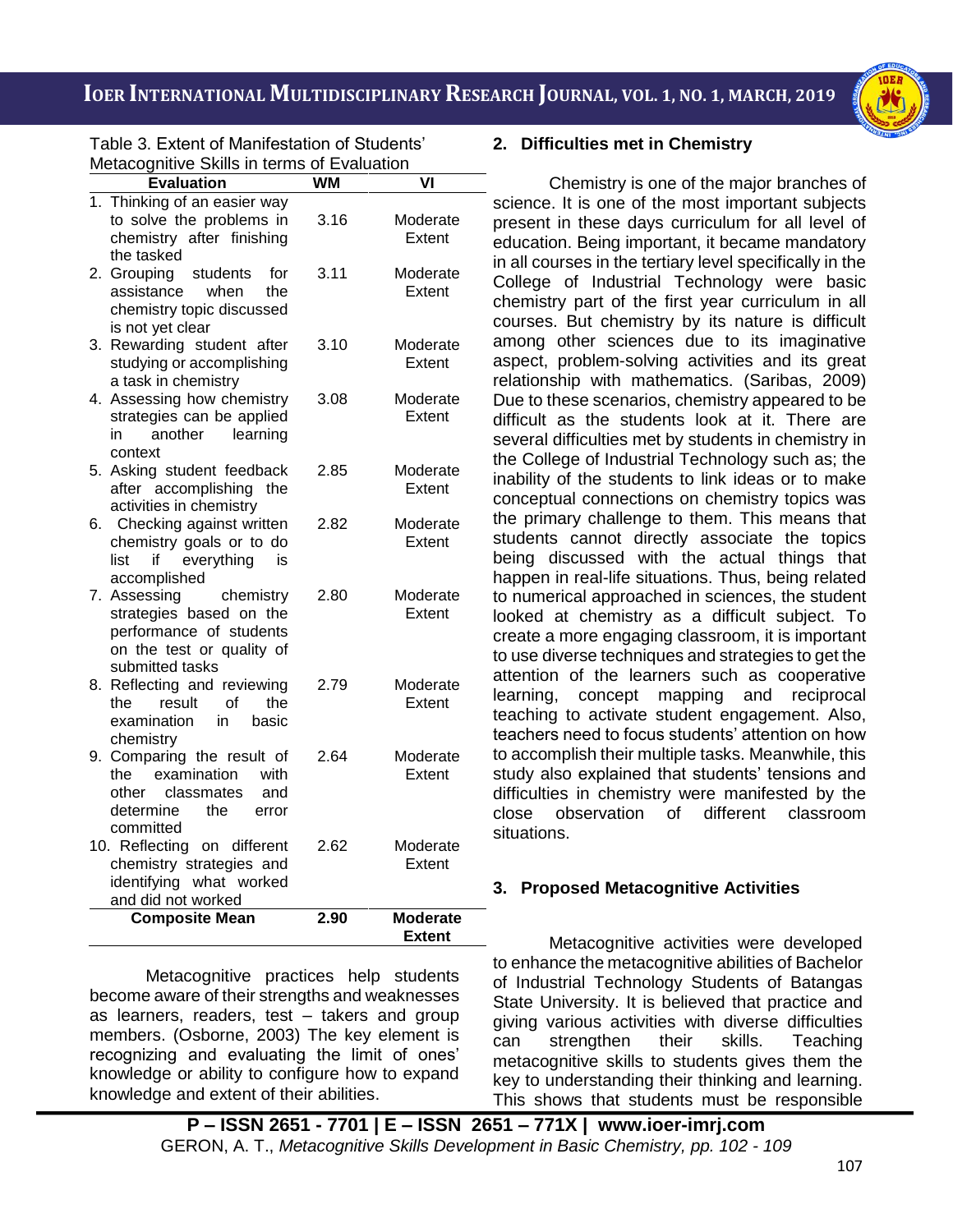i<br>I



enough with their learning rather than expecting to be passive learners and sponges of knowledge transmitted by their teachers. A teacher engaged in metacognitive development in their classroom helps their students be more participative and reflective individuals in terms of a learning process. This may also enhance the learnercentered teaching approach where collaborative participation of students was visible.

# **CONCLUSIONS**

Based on the findings of the study, the following conclusions are drawn.

- 1. Students from the College of Industrial Technology in Batangas State University system show a moderate manifestation of metacognitive skills as to planning, monitoring, and evaluation.
- 2. The inability of the students to link ideas or to make conceptual connections on chemistry topic was revealed as the difficulties met by the teacher and students in dealing with chemistry.
- 3. The prepared chemistry activities give emphasis and highlights on developing the metacognitive skills of students in terms of planning, monitoring, and evaluation.

# **RECOMMENDATIONS**

Based on the findings and conclusions of the study, the following recommendations are at this moment endorsed:

- 1. The prepared metacognitive activities may be utilized for basic chemistry classes for the enhancement of student learning.
- 2. Metacognitive activities in teaching chemistry must be practiced by the students to improve their learning and performance in the subject
- 3. A teacher should crop the appropriate activities' to continuously develop the metacognitive skills of the students in the different colleges in the university.
- 4. Teacher and student should be aware of the different difficulties met to think of possible solutions to mitigate those difficulties in learning chemistry.
- 5. Parallel studies may be conducted among different colleges in the University, in other subject areas and courses to validate the findings revealed by the study.
- 6. The future researcher may also use other metacognitive skills to enhance student learning.

# **REFERENCES**

- Anderson, L. W., and Krathwohl, D. R., et al (Eds..) (2013). A Taxonomy for Learning, Teaching, and Assessing: A Revision of Bloom's Taxonomy of Educational Objectives. Allyn & Bacon. Boston, MA Pearson Education Group.
- Aslan, S. (2016). *The Effect of Learning by Teaching on Pre-Service Science Teachers' Attitudes towards Chemistry.* Journal of Turkish Science Education, Vol. 14(3), 1-15.
- Commission on Higher Education (2012) CHED Memorandum Order No. 46 Series 2012, *Policy-Standard to Enhance Quality Assurance (QA) in the Philippine Higher Education through an Outcomes-Based and Topology-Based Quality Assurance.* [https://ched.gov.ph/wp](https://ched.gov.ph/wp-content/uploads/2017/10/CMO-No.46-s2012)[content/uploads/2017/10/CMO-No.46](https://ched.gov.ph/wp-content/uploads/2017/10/CMO-No.46-s2012) [s2012](https://ched.gov.ph/wp-content/uploads/2017/10/CMO-No.46-s2012)
- Hacker, D. J. (2009). Handbook of Metacognition in Education. doi:10.4324/9780203876428
- Lamport, M. A. (2011). Christian Education. *The Encyclopedia of Christian Civilization*. doi:10.1002/9780470670606.wbecc1605
- Monem, R. (n.d.). *Metacognitive Functions, Interest, and Student Engagement in the Writing Process: A Review of the Literature*. Retrieved from the from https://digitalcommons.fiu.edu/sferc/2010/2 010/5/